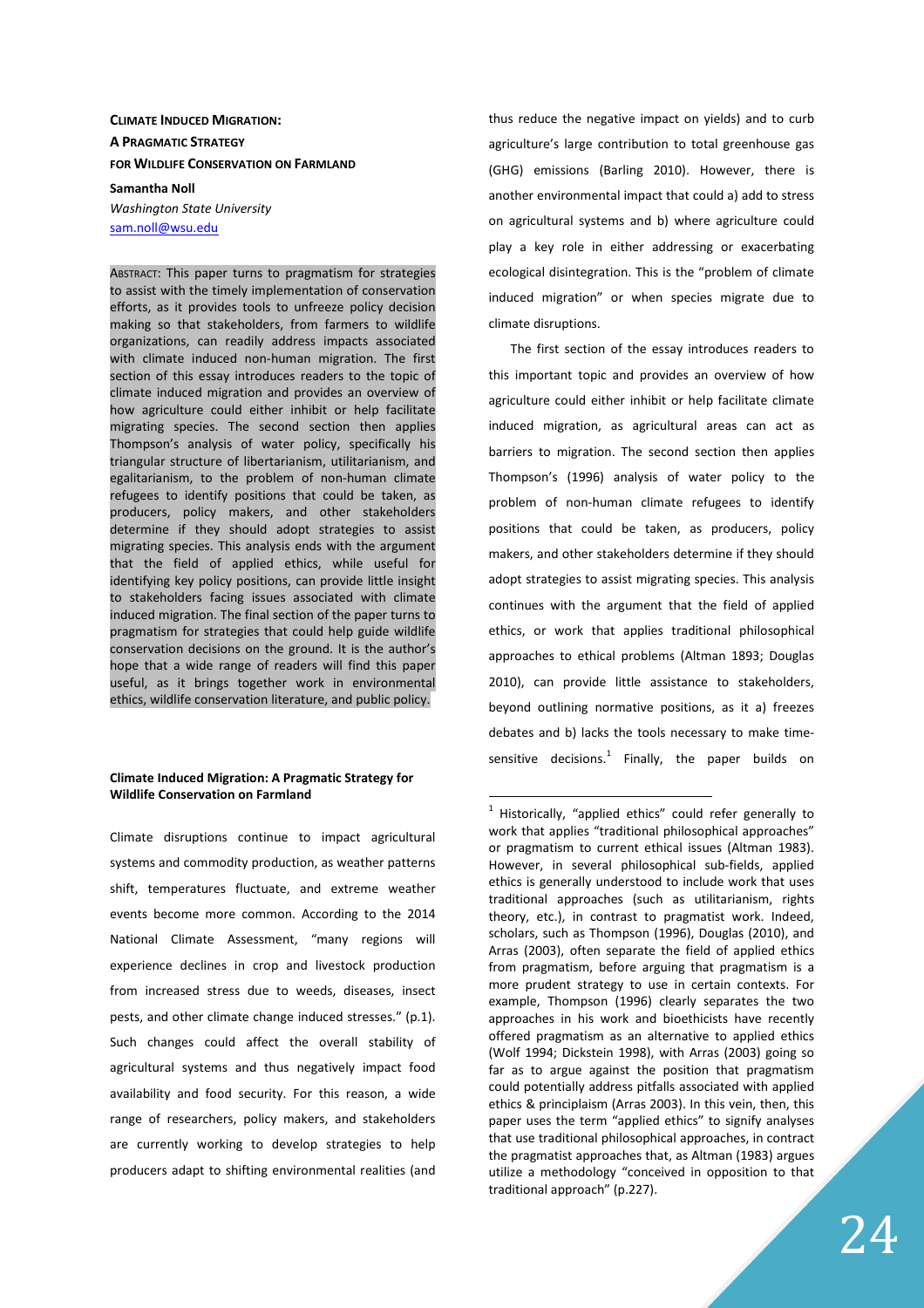Thompson's (1996) analysis, arguing that insights from pragmatic philosophy could be useful in outlining a new strategy to help address issues associated with climateinduced migration, in particular, and, the "value problem" in wildlife management on farmland, more generally.

#### **Non-Human Climate Change Refugees Definition**

For the purposes of this paper, the term "non-human climate refugees" should be understood as the "flora and/or fauna that are induced to leave their current geographical range due do the impacts of a changing climate" (Anonymized Forthcoming). Climate change impacts continue to be linked to environmental "push" factors, such as extreme weather events and "slow-onset events" (desertification, rising sea levels etc.) (Gemenne 2012; Gregory 1991). These "push" factors induce individuals and communities, both human and nonhuman, to migrate to new areas where environmental conditions are better suited to the survival of the species in question. It is important to note here that a wide range of species historically responded to weather fluctuations, extreme events, and slow-onset events by shifting their ranges, or migrating to areas more suitable to their survival (Angetter et al. 2011, Palmer and Larson 2014). However, humans rarely intervened, as push factors (other than those leading to mass-extinction events) were often limited to specific regions, in contrast to the widespread impacts (and extinction events) that we are experiencing today.

As of 2017, climate change is exacerbating push factors to the point where widespread migrations are currently underway across the globe, as species attempt to stay in their ideal temperature range (Minteer and Collins 2010). When coupled with other stressors associated with climate change (such as fluctuations of food availability, competition from new species, and habitat loss), climate induced migration can be understood as an emergency response to untenable changes that are increasingly leading to the rapid increase of species extinctions (Barnosky 2009, Hannah et al. 2007, FAO.org 2016). In fact, "one influential review predicts that, depending on the rate and magnitude of planetary warming, up to 35% of the world's species could be on the path to climate-driven extinction" (Minteer and Collins 2010, p. 1801; Thomas et al. 2004). More recently, Urban (2015) found that "if we follow our current, business-as-usual..., climate change threatens one in six species (16%)" (Urban 2015, p. 571). While the above percentages are predictions, it is important to note that if even a small percentage of the extinctions come to pass, this could greatly affect levels of biodiversity and potentially lead to the degradation of ecosystem services, such as water purification and crop pollination.

With extinction rates rising to "event" levels, a wide range of scholars, from scientists to philosophers are worried that biodiversity levels (Botkin et al. 2007, Bellard et al. 2012, Palmer and Larson 2014) and ecosystem functioning (Nelson 2013) could be negatively impacted. For these reasons, normative or value arguments in support of the adoption of mitigation strategies are on the rise. For example, Minteer and Collins (2010) argued that "we have spent decades trying to preserve wild species from direct threats like habitat destruction, overhunting, and pollution… [but] if climate change continues unabated and as rapidly as a few models predict, saving at least some species will require solutions more radical than creating parks" (p. 1801). In addition, conservationists are increasingly turning to conservation on farmland, as they grapple with how to balance food production, while simultaneously preserving rich biodiverse landscapes & the ecosystem services upon which food production relies (MacDonald et al. 2015). A recent EPA report argues that "climate change could make it more difficult to grow crops, raise animals, and catch fish in the same ways and same places as we have done in the past" (EPA.gov; 2017, p.1). As ecosystems rely intrinsically on climate, climate change is currently threatening the biodiversity and services ecosystems provide (Grimm et al. 2013). This, in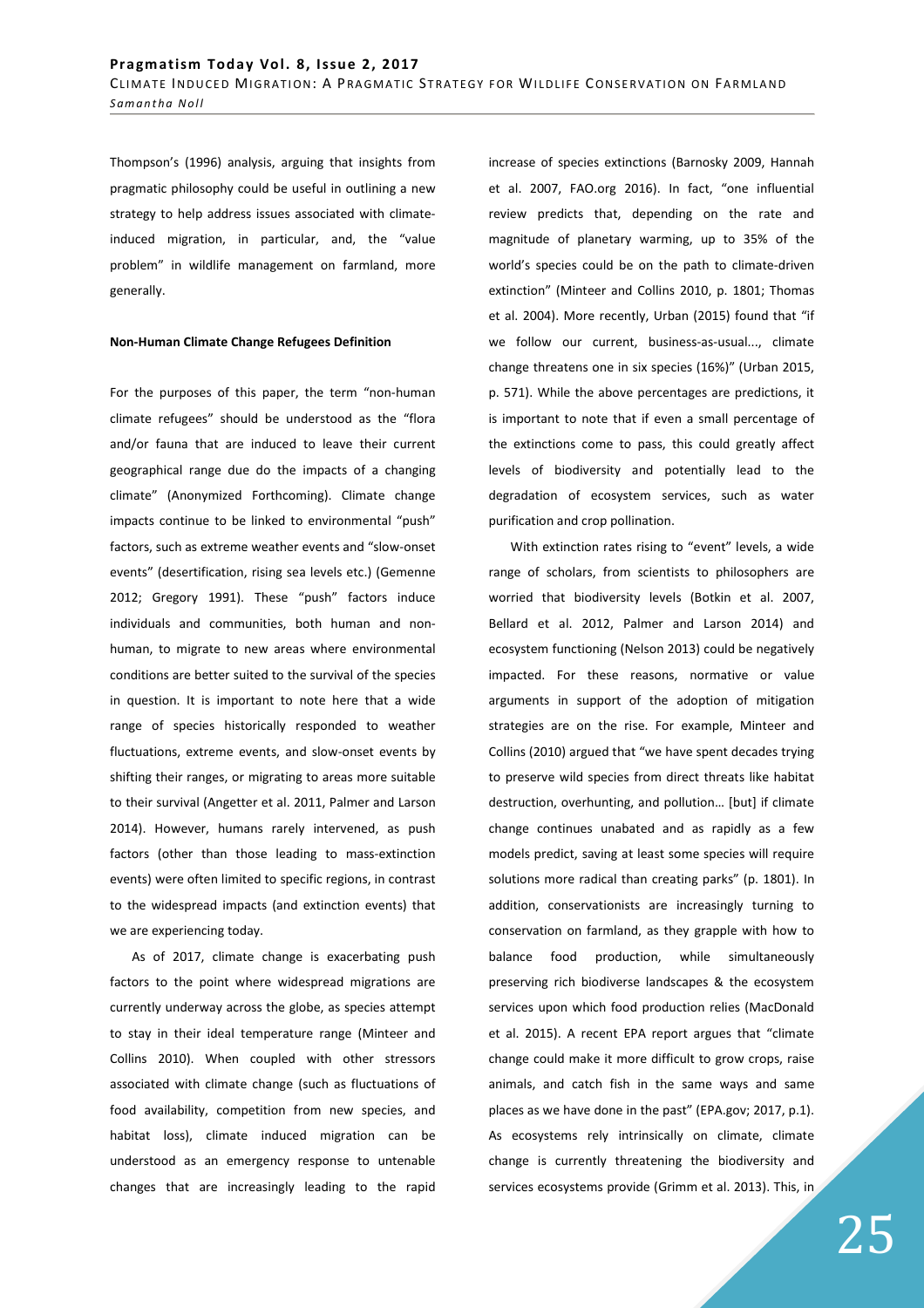turn, threatens a wide range of agricultural practices and livelihoods globally (Nelson at al. 2013). What we are seeing then is a return to Leopold's position where conservation (and now climate change mitigation) will increasingly have to be integrated into agricultural production (Meine 1987).

### **Agriculture as a Barrier or Mitigation Strategy**

In addition to climate change's negative impacts on ecosystem services and agricultural production, agricultural lands are also exacerbating biodiversity loss, as they often act as barriers to migration (FAO 2016). With climate change inducing mass migrations, the probability is high that species will a) attempt to move through or b) be barred by agricultural lands (Anonymized 2017). In point of fact, according to the Food and Agriculture Organization of the United Nations (2016), agricultural production is exacerbating the problem of non-human species migration, as intensive crop and forest cultivation (when coupled with urban development) create "barriers (physical, chemical and ecological) [that] will prevent the natural movement of individual animals in the short term and prevent the gradual shift of populations of plants and small territorial animals in the medium term" (FAO.org 2016; Anonymized 2017). The role that agriculture now plays as a "barrier" to species migration only exacerbates the loss of biodiversity that has historically been correlated with intensive practices (Macdonald et al. 2015). Thus, it appears that we are locked in a cycle where agricultural production negatively impacts ecological resilience and climate induced species migration, in turn, negatively impacts agricultural production. This is especially the case, if migrating species act as "pests" and ecosystem system services are undermined by species loss (Anonymized 2017).

This potential for farmland to act as a barrier is especially problematic, as around 11 percent of the world's land surface (13.4 billion ha) is being used for food production (FAO.org 2003). In the context of the United States, "about half the landmass is used for agriculture [and] in the United Kingdom, the figure is 40%" (Thompson 2010). In contrast, around 4,002,828 hectares worldwide can be categorized as areas not habitable by humans and/or land set aside for preservation and recreation. In the United States, only about 20% of land has been set aside for conservation or preservation. Of this natural land, McGuire et al. (2016) found that only approximately 41% retains the connectivity needed to facilitate species migration, such as in the case of the Florida jaguar. What this means on the ground is that, in the context of the United States, less than 10% of land is currently conducive for species migration. While this percentage will fluctuate widely, depending on the country, if the United States is any indication, areas conducive for migrations may be seriously lacking in many areas.

Yet agricultural production areas can also help facilitate species migration, thus mitigating some of the impacts of climate change. The desire for increased yields can be balanced with other goals such as the following: Increasing the sustainability of farming practices, improving animal welfare, promoting ecological resilience etc. While current farming systems are diverse, they are often guided by what a community values, such as increasing productivity, maximizing yield, social justice concerns, improving biodiversity, and a broad spectrum of other social, cultural, and aesthetic concerns (Anonymized 2015). When taking the diversity of farming practices and systems into account, farming management strategies could be utilized to increase ecosystem resilience, restore habitat, and/or support local non-human communities (Macdonald et al. 2015). In fact, according to the 2014 National Climate Assessment, producers will have to employ various strategies to deal with climate induced impacts, such as temperature changes, declining precipitation, and impacts from novel weeds, diseases, and insects. In this context, employing strategies to improve biodiversity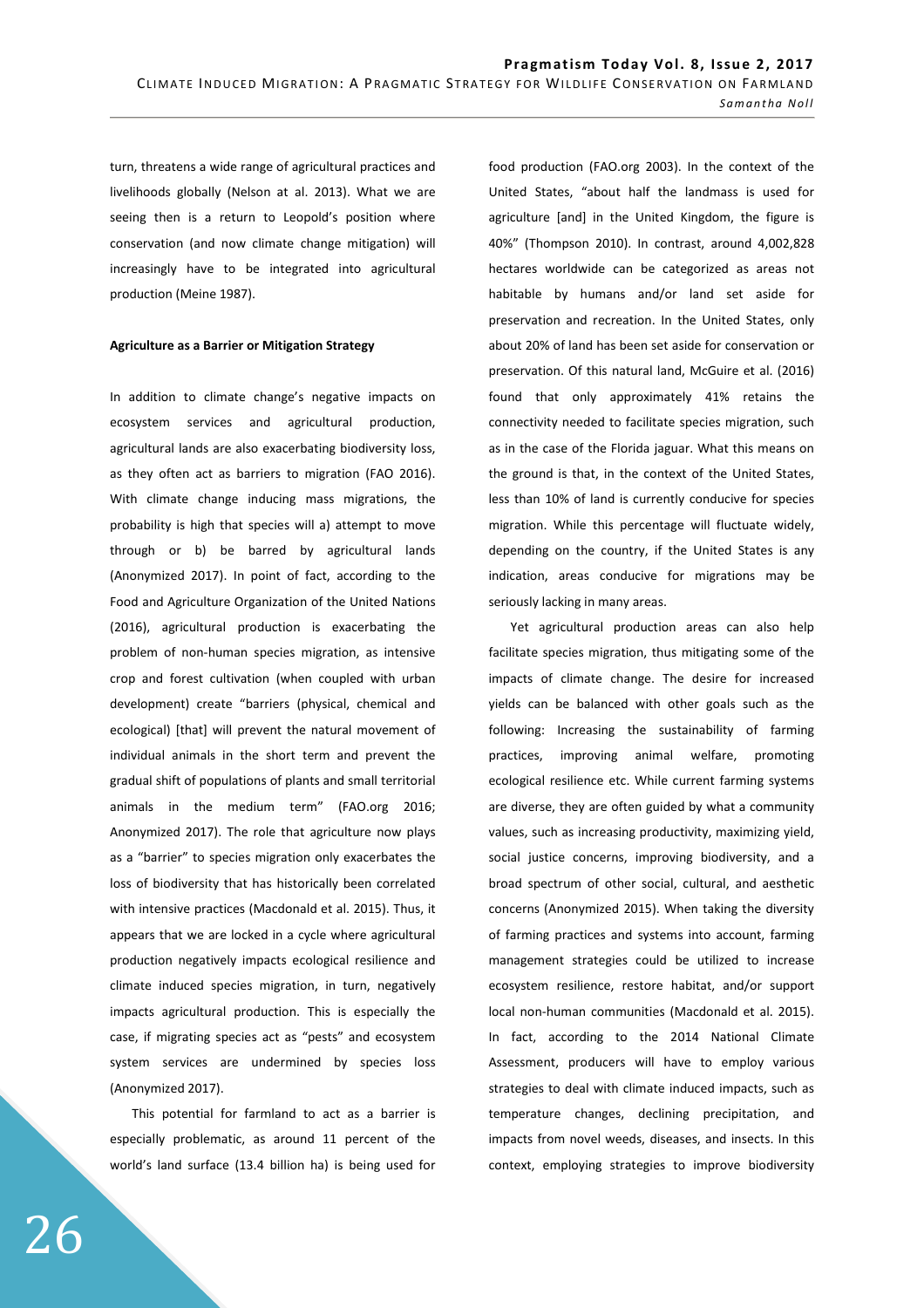can be understood as one of several changes that will have to be made in light of the above impacts. Macdonald et al.'s (2015) work in the United Kingdom is an excellent example of how practices can be employed as part of a larger conservation plan to improve overall biodiversity of surrounding ecosystems, while meeting production goals. This and similar work could potentially be expanded to help transform agricultural areas from migration barriers to part of a larger network of wildlife corridors.

#### **Non-human Climate Refugees: Should We Help?**

It appears then that farmers, agricultural conservation experts, and/or policy makers will have important land management choices to make. $2$  Due to climate change, agricultural areas are now in a unique position, where shifting practices could help mitigate biodiversity loss and ecosystem service degradation in areas well beyond the farm. For this reason, wildlife management on farmland, while always important, is becoming imperative for wider biodiversity conservation efforts. However, whether or not farmers institute conservation practices arguably comes down to value questions or how we address what is called the "value" problem in wildlife management on farmland. Macdonald and Willis (2013) have gone so far as to argue that "uncertainties in how to deal with the ethical imperative to conserve nature is one of the 'elephants in the room' in wildlife conservation (Macdonald et al. 2015). Popular valuation strategies in the field, such as ecosystem services and other economic strategies for valuing intrinsic aspects of

 $\overline{a}$ 

habitats, can be difficult to actualize, as citizens are often frugal in their valuations (Duton et al. 2010).

While determining the worth of wildlife is of considerable importance to mitigate damage, framing value questions in the purely economic sphere can "exclude other reasons and intrinsic motivations for conserving ecosystems" (Luck et al. 2012). In fact, Rakham (1994) has gone so far as to argue that both economics, as well as aesthetics, are "too brittle" to be an adequate motivator for wildlife conservation efforts. What is needed then is an expansion of economically based approaches, such as ecosystem services, to include individual, societal, and cultural aspects (Macdonald et al. 2015). $3$  The purpose of the section below is to partially answer this call, as it attempts to illuminate specific normative positions that could guide agricultural decision-making when addressing climate induced migration before presenting a pragmatic approach. These ethical considerations could help, hinder, or otherwise impact conservation efforts on the farm and thus form an important part of the picture.

In addition to illustrating pitfalls with an applied ethics approach, the following section's larger purpose is to provide a detailed theoretical analysis that producers and other stakeholders could find useful when making conservation and/or mitigation decisions on the ground. It draws upon Thompson's (1996) analysis of water policy and applies this triangular ethical structure to the problem of climate induced migration. In particular, Thompson identified three key theories that line up well with dominant value positions that inform current agricultural debates, though it should be noted that there are a multiplicity of values and ethical stances represented in this literature (Paarlberg 1987; Thompson

<sup>&</sup>lt;sup>2</sup> The terms "farmers" and "agricultural custodian" will be used interchangeably in the next section of this essay to signify the wide range of stakeholders making agricultural land-use decisions. This definition is intentionally vague as the purpose of this paper is to explore the wide-reaching problem of climate induced migration and to provide theoretical tools that could be useful during decision-making. As this is a theoretical paper and as these decision-makers could change, depending on the specific context, providing further specificity is necessarily impossible.

 $3$  However, it should be noted here, that climate induced migration brings up a host of issues beyond the conservation of specific locations, as migrating species may seasonally rely on areas or may be temporarily passing through, as they follow their climate niche. For this reason, questions concerning wildlife corridors, invasive species management, and novel "pest" control may increasingly come to the forefront.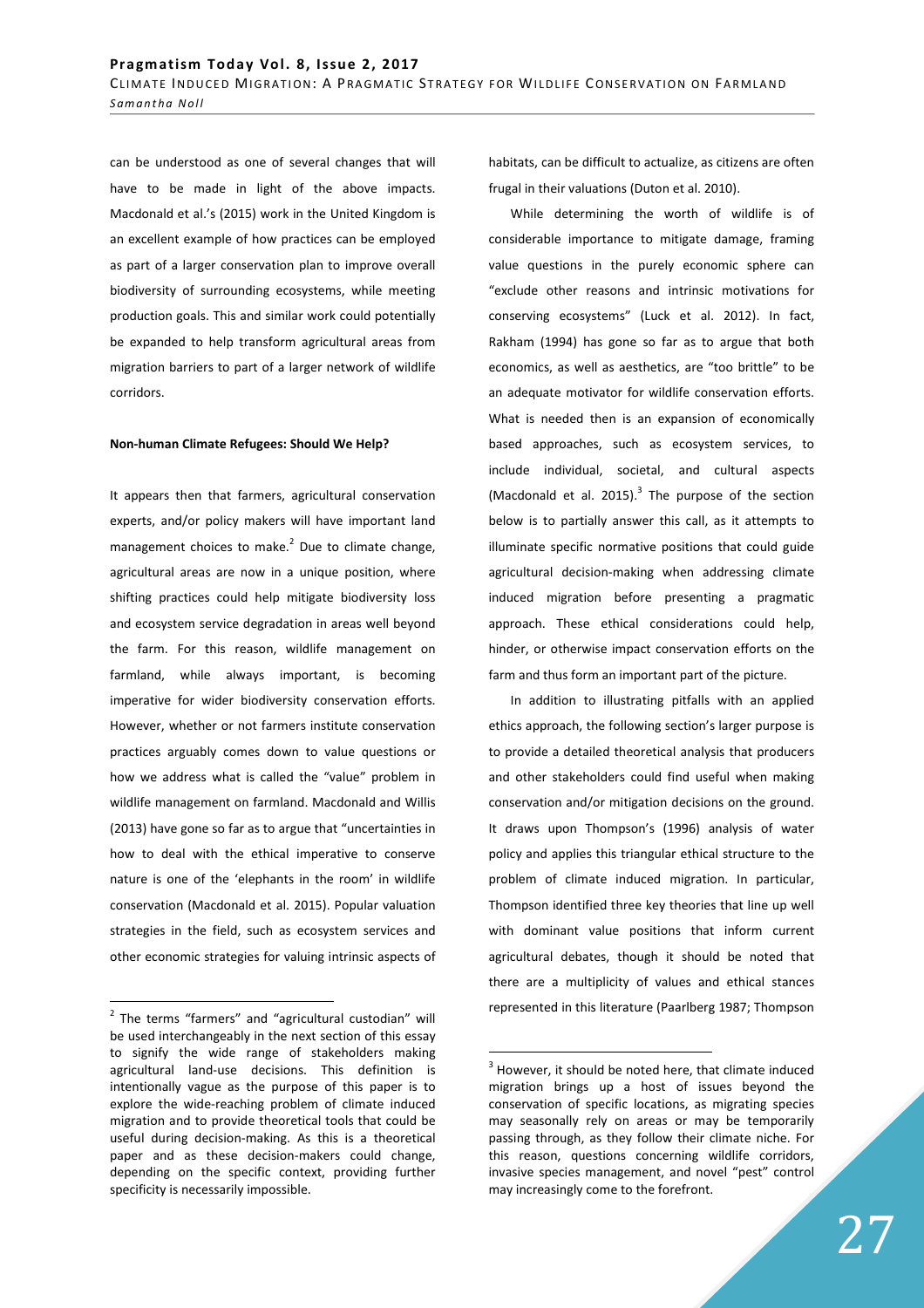and Anonymized 2015; Rosenberg 1997). While it focuses on water issues, I argue that the triangular structure of libertarianism (property owners), utilitarianism (state sovereign rights), and egalitarians (environmentalists) illustrates three prominent ethical positions that could be taken, as producers, policy makers, and other stakeholders determine if they should adopt strategies to help facilitate climate induced migrations, whether or not they share this burden equally.

While this section primarily presents an analysis from an applied ethics perspective, it is nonetheless directly relevant to the issue of climate induced migration, in general, and the subsequent discussion concerning pragmatist approaches for the following reasons: a) The analysis illuminates normative positions that often guide conservation decision making, thus partially answering the call above, and b) explores how these positions often come into conflict with one another, potentially freezing or deadlocking debates. In contrast, as I will argue, pragmatic philosophy could provide useful strategies for addressing time-sensitive issues, such as climate induced migration. Both understanding what positions are at the table and adopting the best strategies for making timesensitive decisions are necessary aspects of attempting to address problems associated with climate induced migrations. Thus, while applied ethics and pragmatism are treated as separate in this paper and in the wider literature (Altman 1987; Wolf 1994; Dickstein 1998), they each bring important contributions to the table and this is reflected in the paper. In fact, the analysis below coupled with pragmatist strategies could potentially provide a valuable framework for larger conservation efforts, beyond addressing questions concerning nonhuman wildlife refuges.

With this in mind, the analysis below (and subsequent discussion concerning pragmatism) utilizes a specific case-study to provide concrete examples a) of the ethical positions and b) how pragmatic strategies are better suited for making time-sensitive decisions. In particular, the subsequent analysis focuses on a climate induced issue currently impacting farmers in California. Wetlands in this state once supported between 50-80 million waterfowl during winter months (Heimbush 2015). However, 95% of California's wetlands are currently being used as farmland. Today, "over 200 bird species in California depend on agricultural habitats for at least part of their annual life cycle... Millions of water birds rest and feed in wetlands provided by winter flooded rice fields in the Sacramento Valley and it's estimated that 70% of the food needed to support the more than 5 million waterfowl wintering in the Central Valley every year is produced by private agricultural land" (Audubon 2015, p.1). To help mitigate negative impacts of development and drought on waterfowl, government agencies, land grant institutions, land owners, and conservation groups, such as The California Rice Commission, The Nature Conservancy, Point Blue Conservation, and The Cornell Lab of Ornithology, have come together to develop strategies for increasing available habitat on farmland during critical months (Heimbush 2015). However, if adequate strategies aren't put in place in the California's Central Valley, which is a major stop-over, "over 60% of the Pacific Flyway and 20% of the nation's waterfowl population" could be at risk of extinction (Audubon 2015, p.1). In this situation, there are clearly several stakeholder groups taking part in land use decisions. The following analysis categorizes and illustrates how these can largely be placed in the categories identified by Thompson (1996). The analysis follows the following structure: a) It will first provide an introduction the three ethical positions, b) outline how these approaches could influence the climate migration debate, and then goes on to c) illustrate how this framework is reflected in the wetlands case-study above.

28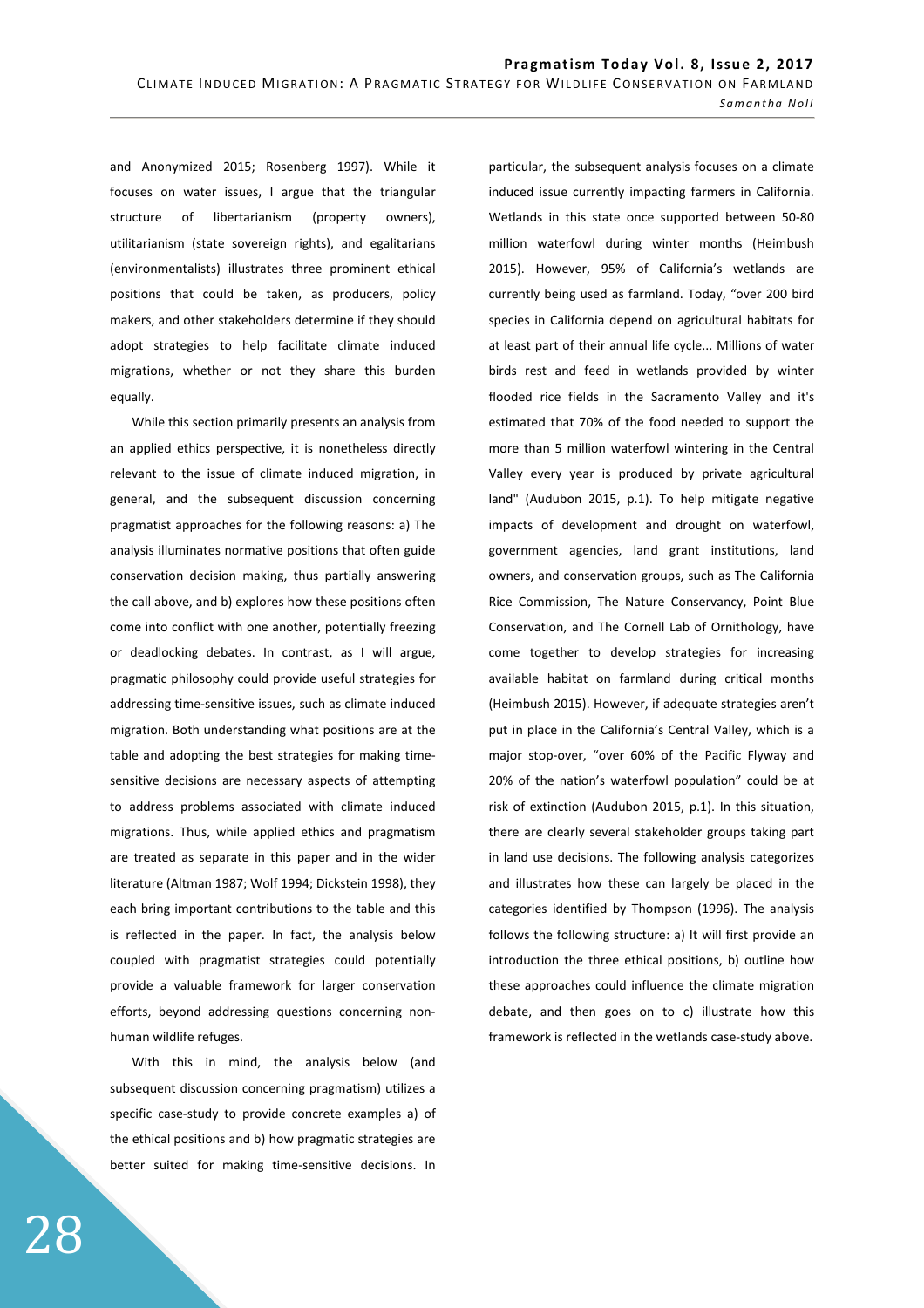#### **Applying Ethical Theory to Species Induced Migration**

The first ethical theory that makes up Thompson's (1996) triangular affair is liberalism. A common concern in agricultural debates involving conservation and biodiversity often centers on personal liberty or property rights (Thompson 1996; Rissman 2013). In fact, Horak et al. (2013) have gone so far as to argue that "ecologists and land managers are becoming increasingly aware that the landscape context within which a habitat fragment exists could be as important as the habitat fragment itself" (p.71). A key part of landscape context involves property rights, as individual producers have a wide amount of control, within the bounds of state and federal policy, over how land is used (such as being used as cropland, pasture, woodlot, etc.), what agricultural products are grown, and any strategies employed during each stage of the process, from planting/raising to distribution. From a practical standpoint, land ownership, and thus control over the parcel, is thought to stimulate economic development, as it provides producers access to credit and incentives to improve the productivity of the parcel (Rissman 2013). In addition, this personal freedom, or liberty, and the "normatively basic" institutions that protect it are a key part of the larger social structure of liberal societies, such as the United States (Cranston 1967, Gaus 1996, Rawls 2001). In such societies, rights are intended to ensure that specific liberties of citizens are not violated. Examples of common fundamental rights include the freedom of religion, the right to bear arms, the right to private property, etc.

For those espousing a libertarian or rights-based approach, then, the key question that needs to be addressed when determining if laws or polices are ethical, concerns whether or not they are justified in limiting personal liberty (Thompson and Anonymized 2015). In the context of agriculture and food systems, rights-based ethics commonly enter into discussions concerning the implementation of new policies, standards, or technologies that may limit or violate the basic rights of individuals. For example, questions concerning whether agricultural practices should be banned, such as the use a specific pesticide, could be seen as problematic from a rights-based position, as it would constrain the choice of inputs allowed to be used, and thus limit farmers' liberty. From this perspective, questions concerning land use should fall within the purview of the property owner, regardless of larger utilization or ecological concerns.

However, those that accept a utilitarian position often justify the violation of an individual's basic rights, if these limits ensure that resources are used in the most efficient manner (Thompson 1996). Drawing on Anderson and Leal's (1991) analysis of water disputes, Thompson (1996) argues that utilitarian arguments on the ground often include "the doctrine of allocative efficiency as the norm for effective resolution of conflicts" (p.194). This theoretical position combines the a) utilitarian maxim ("right" action is the one that produces the greatest good for the greatest number of citizens) and b) the allocative efficiency mandate (that resources should be distributed so that their utility is maximized) in order to bring about the just distribution of goods.<sup>4</sup> In this case, "just" distribution should be understood in terms of the maximization of efficiency and not in terms of addressing larger structures of oppression, as is discussed in the wider literature (Rawls 2001). Anderson and Leal (1991) then combine this argument with a neo-classical economic analysis, as a basic tenet of their analysis is that disputes are instantiations of a market failure. From this perspective, if market mechanisms are working properly, then property rights can be used as part of a larger structure to maximize utility (Thompson 1996). While utilitarian theorists do not, as a whole, accept neoclassical economic theories, coupling utilitarian theory with

<sup>4</sup> It should be noted here that this definition of distributed justice is contentious. For example, theorists who hold Rawls' difference principle, would argue that just distribution entails that only those least well off should benefit from the unequal distribution of goods.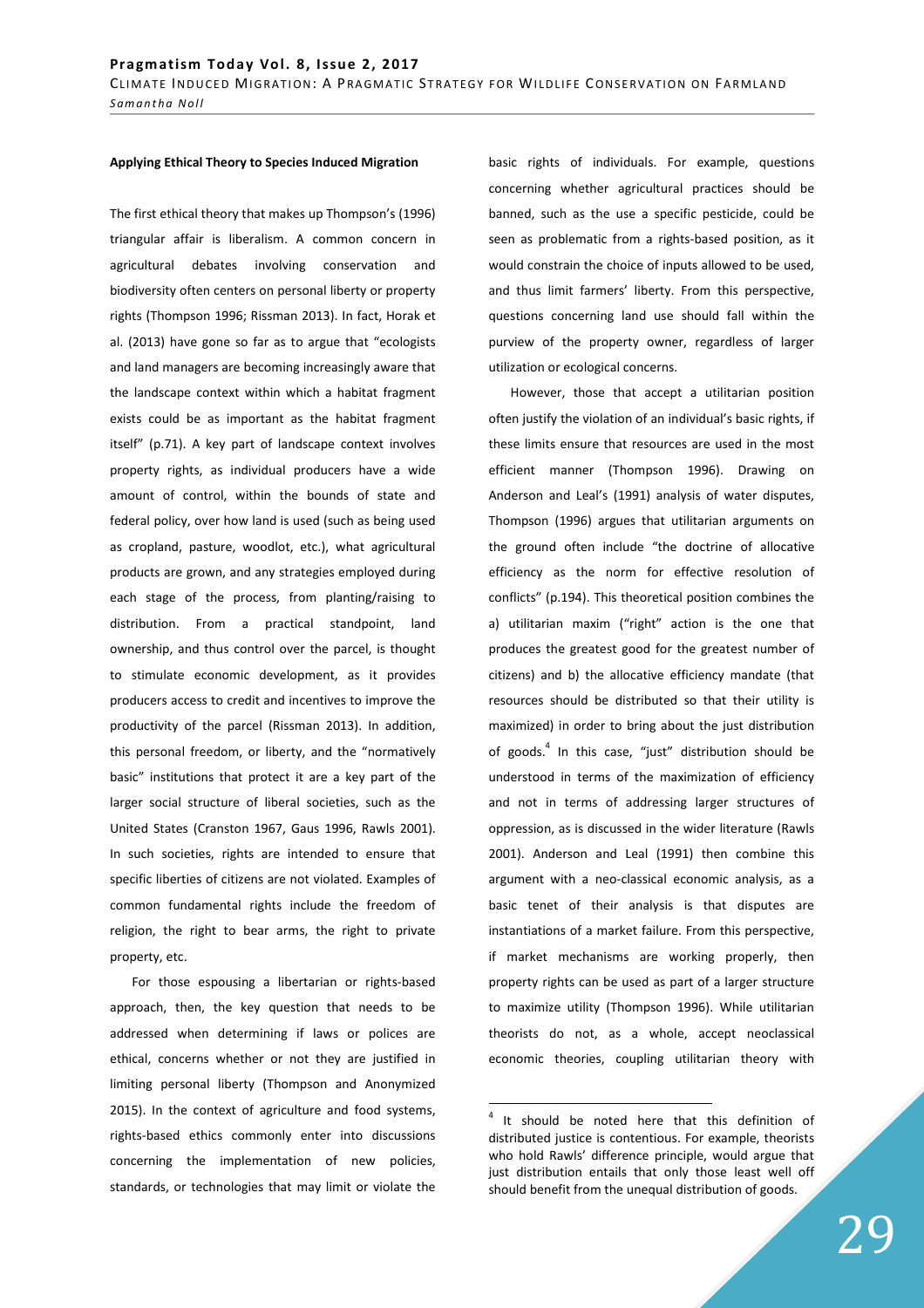economic analysis illustrates how both utilitarianism and libertarianism could potentially utilize property rights as a tool to bring about positive outcomes. In addition, it is important to note this economic turn, as conservationists trained in resource management often apply the value system and concepts associated with economic reductionism (Norton 1991).<sup>5</sup>

As agriculture makes use of resources and produces various products, it's understandable that the above discussion of ethical theories has largely focused on what constitutes just distribution and resource use. However, resources can also be treated as social goods, meaning that their use should not be controlled by market mechanisms (Thompson 1996). As Michael (2000) argues, within a Rawlsian liberal framework, questions concerning what should count as resources should be treated as *a priori*, or those that need to be answered before questions of just distribution (Anonymized 2014). From this position, one could argue that ecosystem services are social goods and thus resources necessary for their functioning should be removed from discussions of just distribution. However, ecosystem services are framed as services precisely because they can now be valued in economic terms (Macdonald et al. 2015).

Thompson (1996) labels positions that prioritize social goods as egalitarian. In addition, when determining right action, such theories also include a detailed discussion concerning the just distribution of harms to the larger community. For example, Shrader-Frechette (1993) applies Rawls' "difference principle" to a wide range of environmental issues. Roughly, this principle, which is part of Rawls egalitarian ethic, mandates that society should only institute policies that benefit those in the least advantaged group (Lamont and Favor 2016). This policy is aimed at creating egalitarian distribution of power, wealth, and opportunity over the long run. Shrader-Frechette's (1993) application of Rawlsian theory often involves an analysis of policy that illustrates how the weak bear a disproportionate share of risks and/or a limited amount of the benefits resulting from a specific policy. In the context of the food system, egalitarian (also labeled as justice arguments) are often martialed as a critique of the risks that farm and slaughterhouse workers take on in proportion to the benefits they receive.

 Environmental philosophers, such as Leopold (1968), and later Callicott (1989) and Naess (1973), expanded egalitarian ethics to include the wider environment, in that they broadened the ethical sphere to include ecosystems, non-human animals, and/or biotic communities (Thompson and Noll 2015). Here "broadening the ethical sphere" should not be understood to signify the recognition that the wider environment has intrinsic value, as environmental philosophers craft both anthropocentric and nonanthropocentric or biocentric arguments (Norton 1991; Warren 2000). With this being said, environmental philosophers have made strong arguments for intrinsically valuing ecosystems, individual animals, and entire species. For example, deep ecologists (Naess 1973) and ecofeminists (Warren 2000) emphasize the view that the natural world does not exist solely for the use of humans, but accept a biocentric view of the natural world where it has intrinsic value (Norton 1991). Concerning non-human animals, rights based and animal liberation theorists, such as Regan (2004) and Singer (2009) start from the position that non-human others have intrinsic value and thus should be included in

<sup>&</sup>lt;sup>5</sup> However, it is important to note here that utilitarian arguments, when decoupled from economic theory, could easily be used as justifications for constraining the rights of property owners. For example, in the case of water, following the maxim to produce the greatest good for the greatest number could be used to justify the mandate that producers upstream need to implement conservation strategies. Additionally, arguments could be martialed to justify other constraints that may be problematic from a libertarian perspective, such as the control of agricultural inputs (if overuse reduces the overall efficiency of the input), the reduction of specific practices (such as dumping waste into waterways, if it harms downstream operations), or the production of certain crops (such as growing hemp, or other water loving crops, during a drought).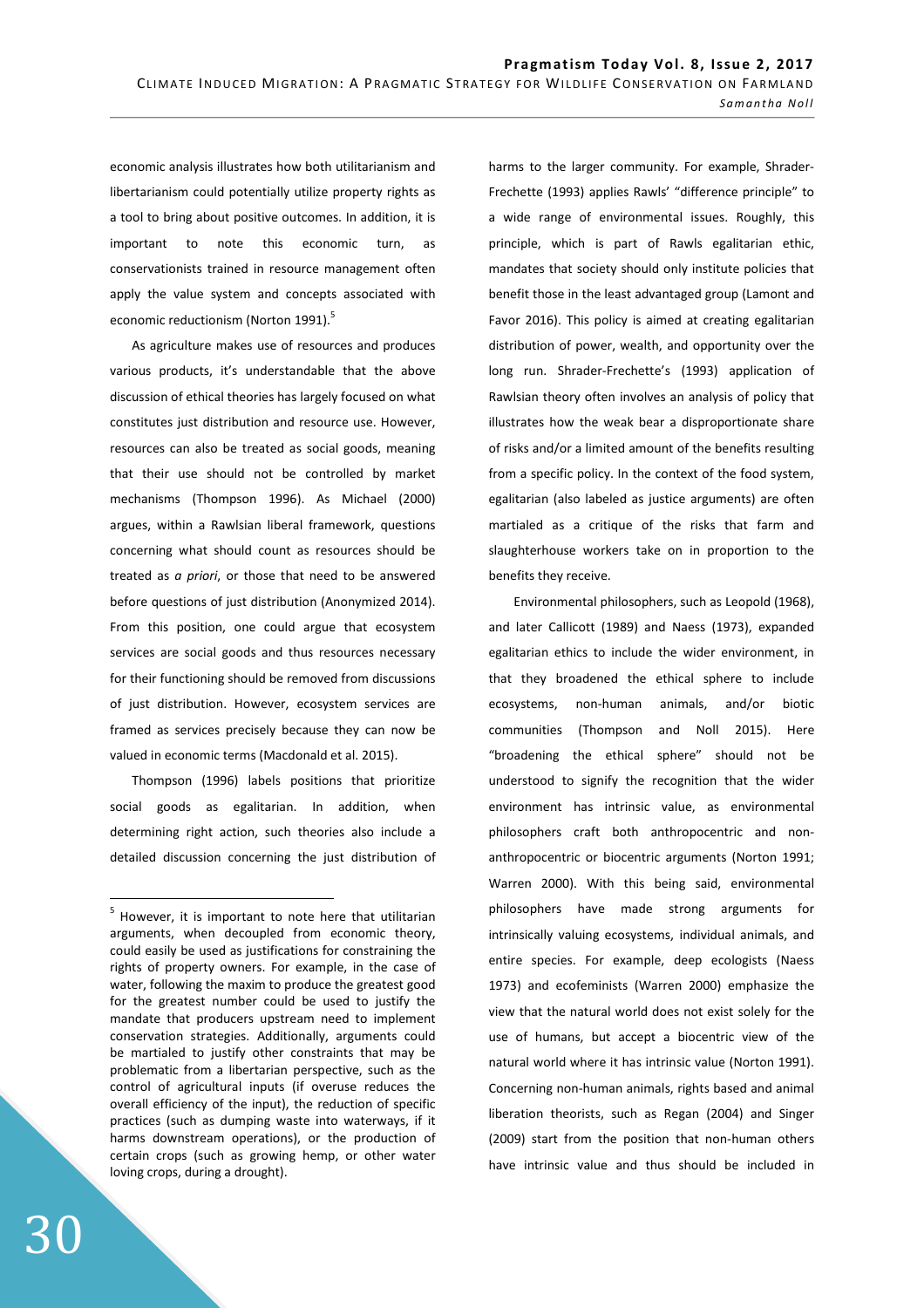ethical decision-making. Regarding species, various philosophers have argued that species have subjective intrinsic value, meaning that humans "subjectively value them" (Callicott 1989; Sandler 2012), and that species have objective intrinsic value, meaning that they are valuable independently of whether or not humans subjectively value them (Rolston 1986). As you can see from this brief survey of intrinsic arguments, let alone arguments coming from preservationists and conservationists, environmental ethics houses a wide range of positions. On the whole, "environmentalists often begin by implying that there is something morally wrong in the systematic exploitation of nature" (Norton 1991, p. 5). Thus, they share a common starting point, attempts to address larger environmental concerns within the ethical sphere.

Now that we've explored Thompson's (1996) triangular structure (of libertarianism, utilitarianism, and egalitarianism) that can be found in policy discussions, let us return to the problem of non-human species refugees. As discussed above, the probability is high that climate change impacts are going to induce flora and fauna to leave their current geographical range to follow their shifting climate niches. Agriculture could act as a barrier to these migrations, and thus play a key role in biodiversity loss, or could help mitigate impacts, if conservation practices are put into effect. As a wide range of species are forced to migrate or face extinction, agricultural lands "may have to shift their role from human-made barriers to areas that play a key role in mitigating species loss and thus help to ensure their ecological resilience" (Anonymized 2017). When making decisions, it is imperative that we explore positions that could be taken, as delays could directly translate into extinction events: What this means is that the ethical issue is time-based. Building off Thompson's (1996) analysis of water policy, what probable positions would producers, policy makers, officials, and other stakeholders take when determining whether we should adopt strategies to help facilitate climate induced migrations?

For those espousing a libertarian approach, or those prioritizing property rights, the mitigation of impacts to non-human climate change refugees (or the facilitation of their movement) would largely fall under the purview of the property owner. From this position, one could argue that strategies for mimicking local biospheres (such as intercropping, conservation tillage, use of wildlife corridors, etc.) are already commonly used in sustainable agriculture. If this this the case, then property owners have the option to adopt mitigation practices, if they so choose. Those who care about protecting biodiversity are free to adopt such practices, while those who prioritize other outcomes (such as an increase in yields, pest control etc.) are free to not adopt these practices. Even if only a small number of farmers adopt mitigation strategies, this change could potentially increase the acreage suitable for migration. Thus, there's no reason to adopt policies that would impinge upon the property rights of producers. In fact, when prioritizing property rights, the justification for limiting these rights would have to be strong. Seeing as the option to adopt strategies are already available to farmers, there appears to be little incentive to adopt policies mandating these changes. However, it should be noted that a myopic focus on property rights essentially ignores harms that individual producer decisions can have to both the larger ecological and human communities, especially when those making the decision are invulnerable to these impacts, such as those who live upstream. Aldo Leopold (1968) describes this problem when he argues that "we abuse land because we regard it as a commodity belonging to us. When we see land as a community to which we belong, we may begin to use it with love and respect" (p. viii). Thompson (1996) supports this critique when he argues that such externalities can be understood as the imposition of the liberty of others.

In contrast, those arguing from a utilitarian position could justify the violation of an individual's property rights, if these limits ensure that resources are used in the most efficient manner (Thompson 1996). For example, policy makers who hold this position could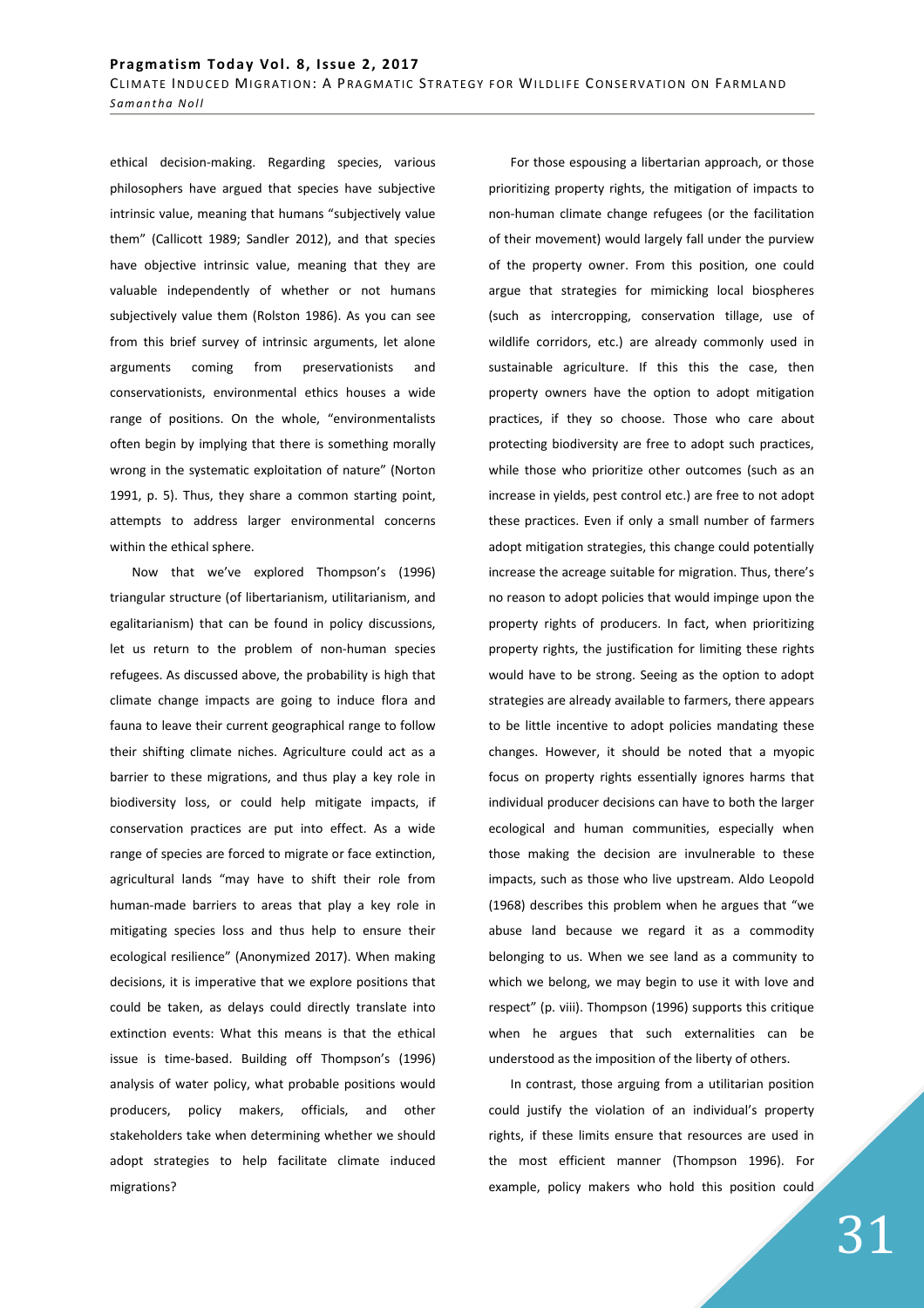mandate that producers add conservation buffers, corridors, windbreaks, and/or greenways to their properties. These landscape changes may take some area out of production, but they provide a wide range of goods and services for the larger community of farmers, such as "protecting soil resources, improving air and water quality, enhancing fish and wildlife habitat, and beautifying the landscape" (Bentrup 2008, p1; Bennett and Saunders 2010). For this reason, one could argue that these "improvements" increase the overall utility of the region and, therefore, should be adopted. Coincidentally, these changes could also help support local ecosystem services, provide corridors for migrating species, and increase local biodiversity levels, which are all activities that arguably could help mitigate climate change impacts. Indeed, when one takes this long-term ecologically based view, it's relatively easy to justify the ethical position that increasing the sustainability of farming regions, to ensure that farming families and nonhuman communities are able utilize the land for generations, is the most prudent position, even if it limits the individual property rights of current owners.

In contrast, those adopting an egalitarian position, or one that prioritizes social goods, could argue against the utilitarian argument above, depending on which group is understood to be the least advantaged. If policy makers and stakeholders prioritized the maintenance of social goods, then one could accept the utilitarian argument, since increasing utility also contributes to other social goods, such as ecosystem services, the availability of local game animals, etc. However, when we move away from benefits and focus on the just distribution of harms in the wider community, other arguments could be made from this position. For example, the economic climate in some parts of the world is such that the loss of a few cattle or a crop failure could cause the loss the farm (Pimbert 2010, Comstock 1987). In this context, a family farm advocate, who sees local farmers as the least advantaged (in the larger economic structure), could potentially utilize Rawls' (2001) difference principle to support the position that farmers should not take on the extra burden of implementing conservation strategies. Similar arguments could be cursorily made by advocates of various food related causes, from those who argue that we need to increase our yields to feed human climate-refugees to those advocating for global food security. In each case, limiting yields would directly harm the least well off identified by these interest groups and thus could be labeled unjust.

Whether or not an egalitarian would accept the ecological argument, or one made by an interest group focused on human populations largely depends on if they accept an anthropocentric or biocentric view of the world. This leads us to environmental ethics positions and what they would mandate in this situation. If one accepts a biocentric worldview, then non-human others facing extinction would be placed in the larger ethical sphere. As the problem of non-human climate refugees has both an individual, species, and larger ecological component, stakeholders who accept the view that ecosystems, non-human others, or species have intrinsic value could all contest the anthropocentric egalitarian position above. For example, one who argues from an animal rights position, such as Regan's (2004) could claim that not providing corridors violates the rights of non-human animals (or that this causes suffering, depending on the theory) and thus we have an ethical duty to adopt measures to ensure that these beings can migrate. Similarly, to return to Leopold (1968), a biocentric egalitarian could argue that "the land ethic simply enlarges the boundaries of the community to include soils, waters, plants and animals, or collectively the land." As such, one could argue that adopting wind barriers, greenways, corridors etc. could provide benefits for the entire community—one that is made up of humans *and* various other organisms. Finally, if we accept the position that species have objective or subjective intrinsic value (Sandler 2012; Rolston 1986)

32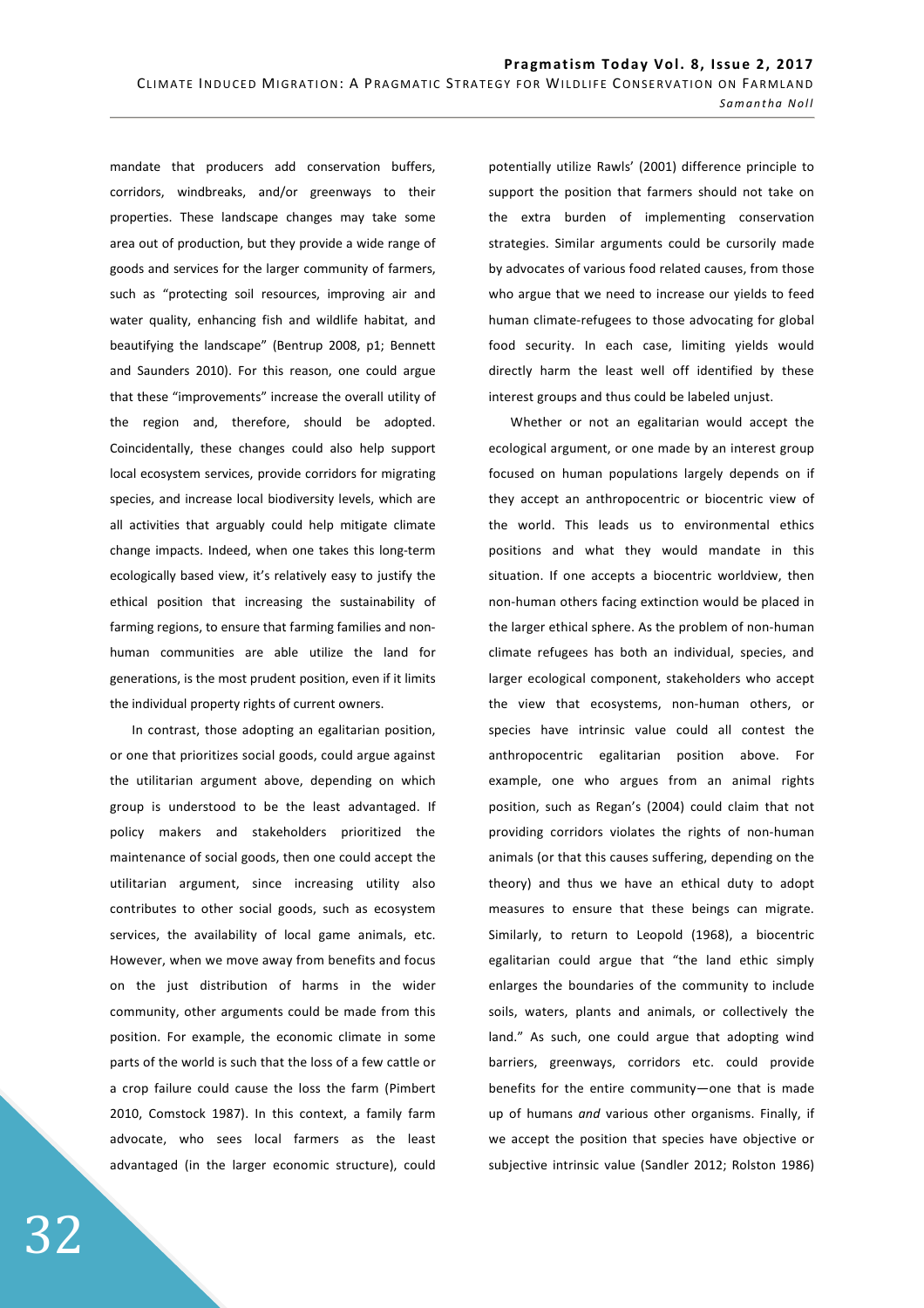one could make a case for adopting measures aimed at limiting the scope of climate induced extinctions, such as the conservation measures above.

The California wetlands case can provide more concrete examples of stakeholders that fit the above categories. In this situation, the California Rice Commission largely supports the interests of local rice farmers and mills located in the Sacramento Valley (California Rice Commission 2017). In contrast, The Nature Conservancy, Point Blue Conservation Science, and The Cornell Lab of Ornithology are organizations which primarily focus on protecting wildlife and habitats necessary for their survival. However, Point Blue Conservation is also committed to addressing climate change impacts for the benefit of both humans and other species (Point Blue Conservation 2017). Utilizing the applied ethics approach above, as a point of reference, the California Rice Commission's stance largely maps onto the libertarian stance, as it represents the needs of farmers and other commercial ventures. In contrast, The Nature Conservancy, Point Blue Conservation Science, and Cornell Lab of Ornithology accept an environmental or biocentric egalitarian position, as they advocate for habitat restoration and the reduction of threats to ecosystems. Additionally, these interest groups are required to develop strategies conforming with California State and local laws and thus could be understood to be working within a larger utilitarian or egalitarian framework, depending on the policy. With these various ethical interests at play, one could easily imagine situations where discussions on how to balance the production of rice with the needs of migrating birds might stall.

# **Applied Ethics: No Easy Path**

Indeed, while ethicists can debate the finer points of the above ethical positions, as Thompson (1996) himself notes, the purpose of the analysis is to illuminate ethical commitments that motivate or inform policy positions. As such, even with this cursory analysis, it should be apparent that there are a wide range of positions that stakeholders could take when faced with problems associated with non-human refugees. It's not hard to imagine a situation where a wide range of interest groups, each with their own priorities and ethical commitments, could bring the policy implementation process to a standstill. An expanded treatment of the triangular structure of libertarianism, utilitarianism, and egalitarians illustrates a) potential positions that could be taken and b) how these different positions call for sometimes conflicting recommendations on the ground. In fact, Thompson (1996) ends his analysis with the larger argument that this impasse illustrates how applied ethics, as a field, often "freeze[s] the actual debate into stasis" and how this clarity "only hardens a dispute that might have been resolved" (p.200). $^6$  Thus one could argue that the field is of limited use in policy and other decision-making circles, beyond the identification of specific ethical frameworks. As applied ethics pushes policy debates from stakeholder conflicts of interest to the realm of theory, where consensus can only be achieved after one ethic reigns supreme, it's not hard to find justification for Thompson's critique. This is especially the case when one reflects on the plurality of ethical positions in the field.

Armed with valuable insights gained from awareness of these positions helps illuminate areas of potential conflict during land-use debates. Specifically, if water disputes can be used as a model, the conflict of positions utilizing different theoretical foundations could, in fact, freeze or needlessly prolong debates aimed at mitigating impacts. While this may not be an issue for non-time sensitive debates, the problem of non-human climate refugees is time-sensitive, meaning that this paralysis, itself, could exacerbate the very problem being

 $6$  It should be noted that this argument is currently gaining traction in the wider literature, with Douglas (2010) echoing the critique, when she argues that it has become increasingly apparent in all branches of applied ethics that the "application of traditional theories rarely provides either the philosophical insight or the practical guidance needed" (Douglas 2010, p.322).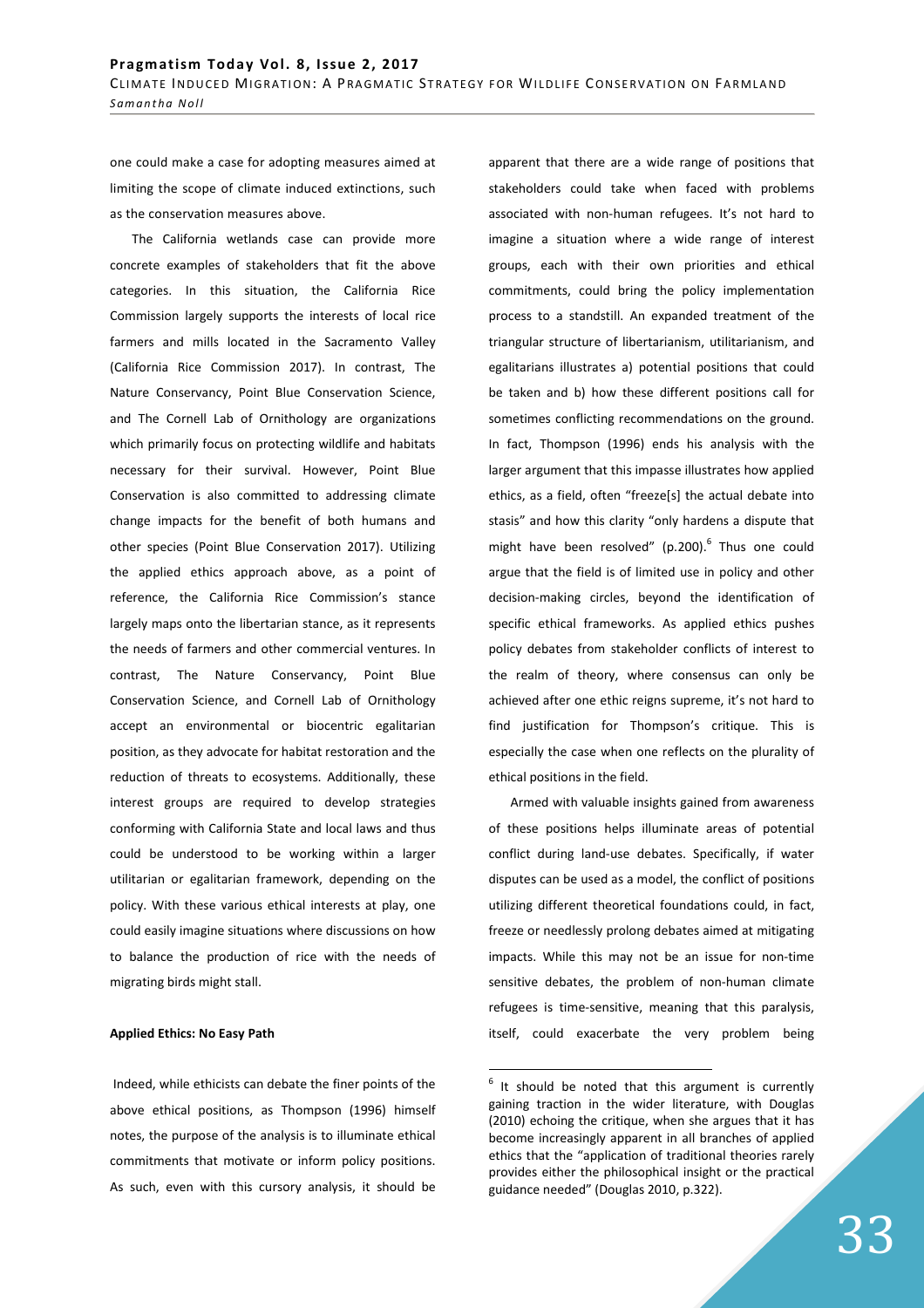addressed. Migrating species often do not have the luxury to wait (or will not wait) until consensus can be reached, as they attempt to follow their ecological niches. As such, I argue that the rapid production changes and policy shifts needed in the face of climate disruptions provides further support for both Thompson's (1996) and other environmental pragmatists' argument that "theoretical debates are hindering the ability of environmental movement to forge agreement on basic policy imperatives" and thus we need "a new strategy in environmental thought" (Light and Katz 1996). In fact, this analysis is mirrored in other fields, with Douglas (2010) going so far as to question applied ethics usefulness for addressing ethical issues on the ground. Building off of these critiques of applied ethics, the new strategy will have to perform at least the two following functions: a) Bringing disparate stakeholder groups together (rather than freezing debates) when addressing problems and b) finding the means to make difficult or forced choices, when making such a choice is imperative.

### **A Pragmatist Framework for Wildlife Conservation Decision-Making**

What would an environmental pragmatist approach to wildlife conservation decision making look like? I argue below that such an approach or framework should consist of at least the following components: a) Pragmatic necessity, b) the epistemic criterion of serviceability, and c) the self and societal reflection necessary for habit revision. However, before exploring these, we first need to start with the basic question that guides this ethical framework. As Thompson (1996) argues, in contrast to the field of applied ethics that focuses, not surprisingly, on the application of ethical theories (Douglas 2010), the pragmatist recognizes that different views and positions are in contention (Altman 1983; Light and Katz 1996). When starting from this point, the guiding question becomes "how can the contention be resolved in a manner that is consistent

with our political ideals?" (Thompson 1996, p.200). This second question is particularly important for pragmatism (and as we'll see for time-sensitive problems) because it has what James (1979) labels pragmatic necessity, or the recommendation to shift our focus from the validity of "facts" and instead focus on their usefulness.

What this means is that the pragmatic philosopher is not limited by the rule that they must only accept justified beliefs or, more loosely, only those propositions that are strongly supported by evidence. One is warranted in accepting unjustified beliefs in circumstances when accepting or not accepting this belief will positively impact psychological wellbeing or, importantly, our conduct. As James notes, "we cannot… remain uncommitted on matters such as what is right or wrong in the conduct of personal affairs; we must do one thing or another" (p.200). While this conception of knowledge can be problematic (McDermott 1986), for Thompson (1996), this shift has the benefit of capturing how people adopt or discard beliefs in practice, as nonphilosophers often focus on the serviceability (or the impact) of beliefs to complete a task, rather than on whether they're justified, true, beliefs.

In the context of climate change discussions, one could argue that pragmatic necessity allows producers to accept contentious beliefs (if accepting these promotes wellbeing). This epistemic move then allows producers *to act* from the position that x is the case. For this reason, pragmatic necessity could move climate change discussions from epistemic gridlock (where stakeholders question whether there is even a problem to solve) to a position where mitigation strategies are on the table, as stakeholders are in a position where they can now accept the belief that climate change is happening, if this belief promotes wellbeing. This shift could be particularly useful in contexts, such as the United States, where climate change is a hotly debated issue and mitigation strategies are often halted by parties that intentionally cultivate epistemic doubt concerning climate science (Oreskes and Conway 2010). Thus, pragmatic necessity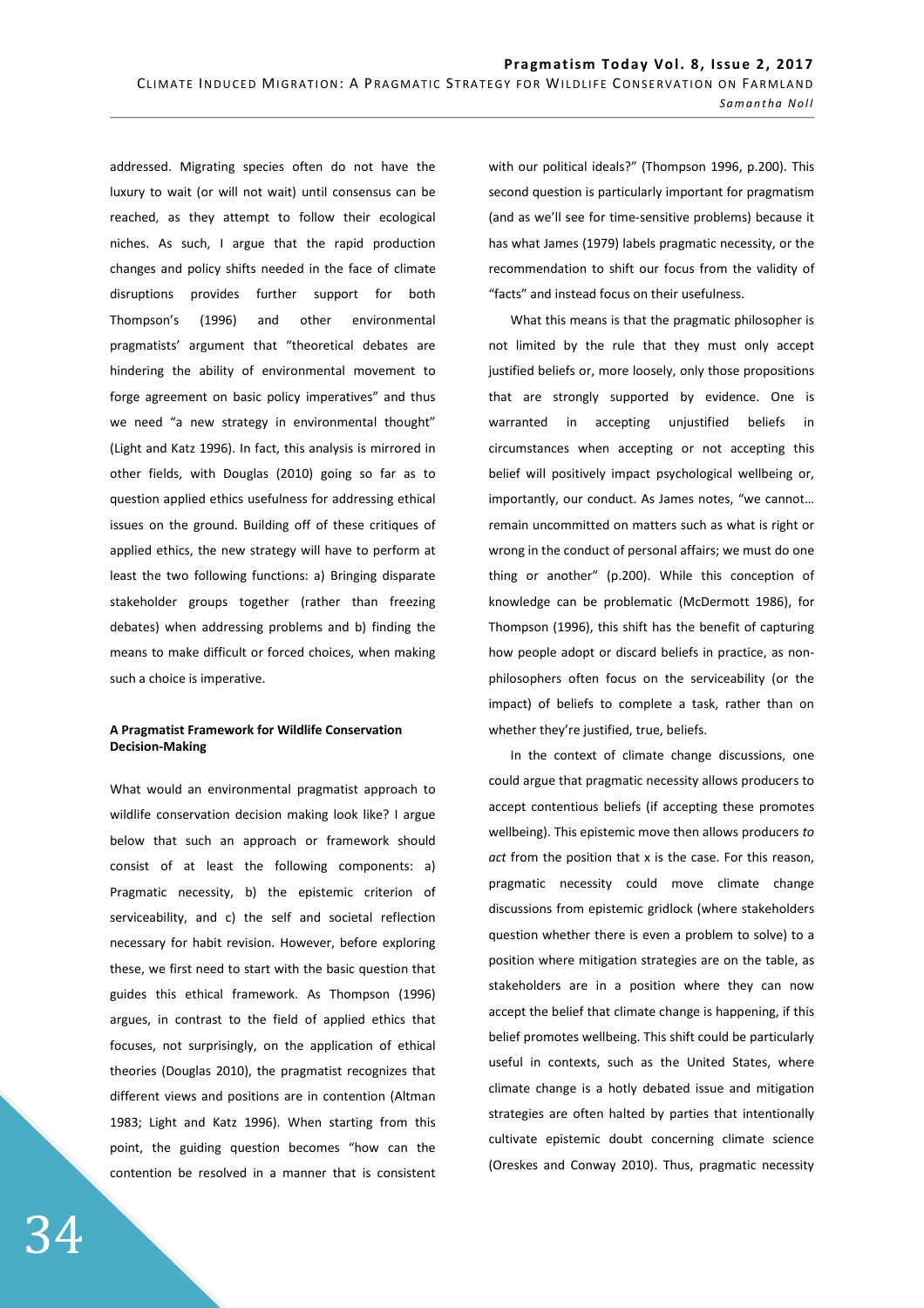could give us the flexibility needed to make decisions quickly when not acting could negatively impact our wellbeing, such as climate disruptions.

In addition to pragmatic necessity, Dewey's (1929) pragmatic philosophy could contribute valuable components of a pragmatic strategy (McKenna 2004; Thompson 1996). His work can help us to devise ways of a) bringing desperate stakeholder groups together and b) gradually changing behavior that has harmful environmental consequences and thus contributes to situations where pragmatic necessity is a reality. In particular, decoupling our concept of truth from logical necessity and, instead, placing greater importance on serviceability results in the increase in importance of community, as community is part of the pragmatic scientific method and the primary component of a pragmatic theory of truth (Hickman 1991; Thompson 1996). As Thompson (1996) argues, "the theoretical position is that truth is for and by a community of inquiry; hence, relative… In practice, however, communities that include practitioners… have a reliable mechanism of self-criticism: the ideas must work" (p.203). This focus on community as an epistemological entity helps to ground propositions and to guard policy discussions from polarization, as any discussion that does not take the wider community into account is "philosophically flawed." Here policy and/or land-use discussions are not framed in such a way where different groups are in opposition to one another, but as a community coming together to offer up, support, and/or refute knowledge claims and to use these claims as starting points to solve problems faced by members of that community. This process is collaborative and keeps open the possibility of reappraisal, as it grounds the discussion in instant peer review. Though, when coupled with pragmatic necessity, decisions will ultimately have to be made.

Additionally, Dewey's (1929) insights on connectiveness and altering habits provides insights useful for wildlife conservation discussions (McKenna 2004). According to Dewey, "it is our awareness of our connectedness that enables us to direct our behavior to certain goals" and this is what makes humans uniquely different from other species (Mckenna 2004, 164-65). In addition, as our behavior/habits can alter our environment, humans have a responsibility to be mindful of the impacts of these alterations, as society progresses. McKenna (2004) argues that the idea of "altering habits" is a key part of pragmatic philosophy, as "what is needed is the intelligent examination of the consequences that are actually effected by inherited institutions and customs" (p.166). This self and societal examination, or what Thompson (1996) calls pragmatist deconstruction, could help to unfreeze positions, open up new solutions to address problems, and change our habits, if these habits bring about negative consequences.

### **Non-human Climate Refugees Revisited**

From a pragmatic perspective, then, do we have an ethical duty to mitigate impacts on species induced to move due to climate disruptions? Remember that applied ethics outlined a wide range of positions that decision makers could take on the problem of nonhuman climate refugee and illuminated a clear tension between anthropocentric and biocentric approaches. In contrast, the pragmatic strategy outlined above consists of a decision-making framework that incorporates the concepts of a) pragmatic necessity, b) the epistemic criterion of serviceability, and c) the self and societal reflection necessary for habit revision. As it focuses on serviceability, pragmatism is a method for coming to consensus, when situated communities recognize a common problem and work to solve this problem, rather than cling to an individual ethical ideology. For this reason, it's difficult to supply a universal answer to the above question. At best, one could answer the question above in the following way: If the numbers of nonhuman climate refugees are going to increase in the future, then employing strategies to help mitigate negative effects to agricultural areas and wider ecosystems, biodiversity levels etc. (depending on your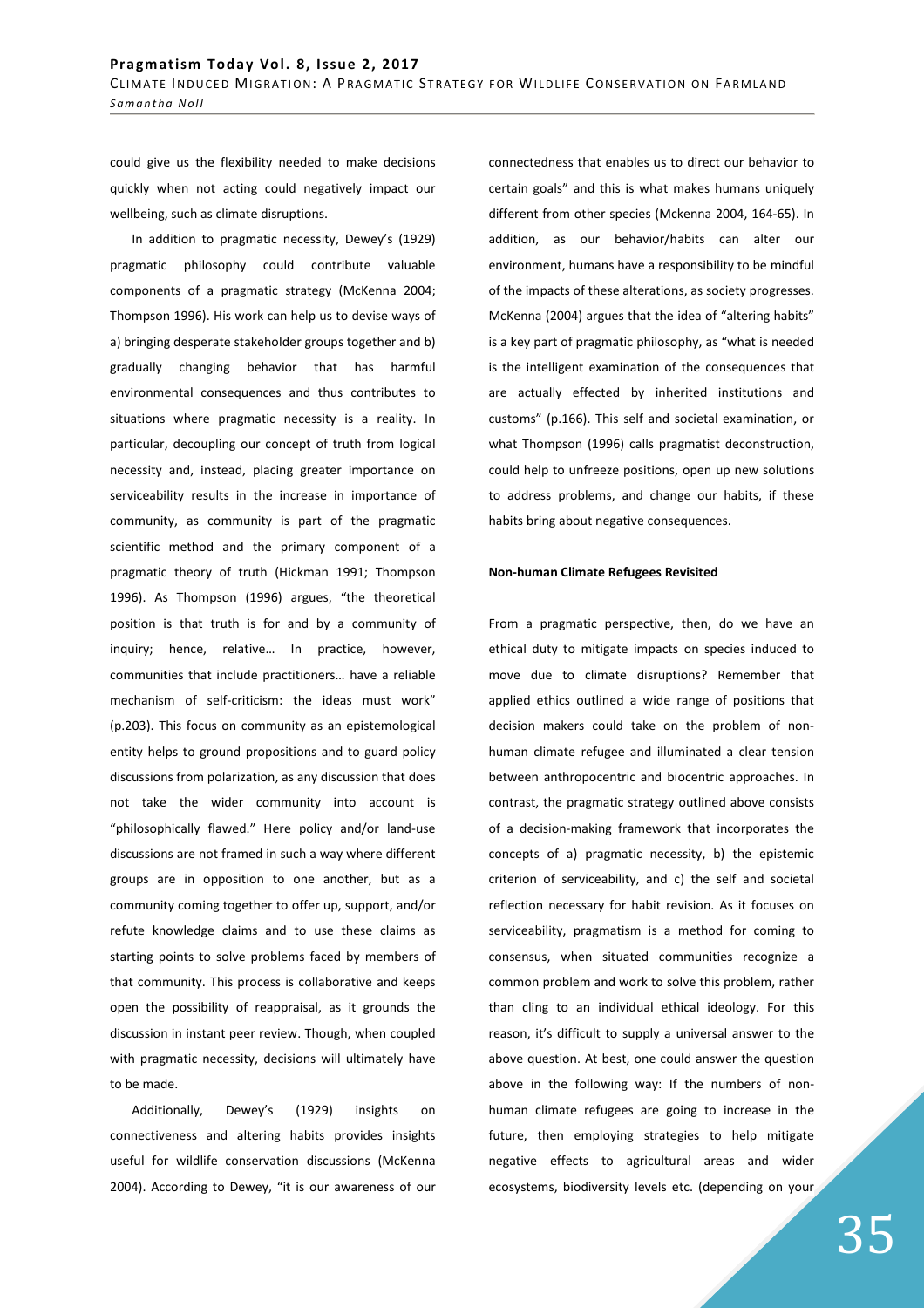goal) is of pragmatic necessity for producers and those who rely upon the land (aka all of us). Accepting this position at the beginning of discussions could help induce conduct that may reduce psychological and physical harm brought about by climate change. In contrast, not working to mitigate impacts on or by migrating species could increase the severity of their effects on those that rely upon the land.

When the framework is taken as a whole, mitigation decisions will have to be made in the areas impacted by climate induced species movement, as these communities will ultimately determine whether or not a strategy is serviceable and will be able to reflect on how this strategy impacts their context. (Indeed, this will be illustrated below, when we return to the wetlands case study.) While this may be problematic from an applied ethics position, from a wildlife conservation standpoint, conservation decisions are necessarily bound to the ecosystem or context within which one is working (McDonald et al. 2015), as different problems arise and diverse strategies are employed in the different climatezones, such as the deserts of New Mexico, Pacific Northwest forests, etc. In this context, the three-part pragmatist method outlined above could be of use, as it could map on to (and thus contribute to) these "on the ground" wildlife conservation discussions.

 In this vein, it should be noted that pragmatic necessity and the criterion of serviceability shifts nonhuman climate refugee discussions from those where vested interests are calcified, to the more productive ground of conflict resolution and the limiting of negative consequences to the wider community. The pragmatic strategy above asks decision-makers to reflect on what is valuable to them; to be mindful of the consequences of their actions, customs, and larger social structures on the world; and to determine whether our actions are a serviceable strategy for achieving our goals. With this being said, how would a pragmatist strategy be employed when addressing the problem of non-human climate refugees?

To provide an example, let us return to the wetlands case-study in California. As discussed above, the California Rice Commission largely supports the interests of local rice farmers and mills located in the Sacramento Valley (California Rice Commission 2017). In contrast, The Nature Conservancy, Point Blue Conservation Science, and The Cornell Lab of Ornithology are organizations which primarily focus on protecting wildlife and habitats necessary for their survival. However, Point Blue Conservation is also committed to addressing climate change impacts for the benefit of both humans and other species (Point Blue Conservation 2017).

 With these various ethical interests at play, it is easy to imagine how discussions might stall. However, these disparate groups have already come together to implement a wide array of strategies aimed at increasing available habitat during migration stop-over periods. One successful plan is "pop-up habitats" or the temporary renting of land (by conservation groups) during the migrating season to open it up to birds. This provides farmers with an additional revenue stream, while opening up over 10,000 acres for the season and increasing the numbers of shore-birds by 30% (Heimbush 2015). Additional strategies they have come together to implement include easements aimed at protecting producers who use irrigated pastures, the creation of ecological reserves (and preserves) among farmland, and the building of partnerships between conservation groups, ranchers, and farmers.

 What could a pragmatic approach contribute to the above conservation efforts? In key ways, the collaborators are already using a pragmatic approach, as they are setting aside differences to address a timesensitive issue. The California Rice Commission and local farmers involved in these efforts are beginning to shift their practices, such as flooding fields in the winter, to ensure that their farms can help provide habitat (California Rice Commission 2017). From this position, one could argue that stakeholders are coming together to change their conduct in such a way as to increase the

36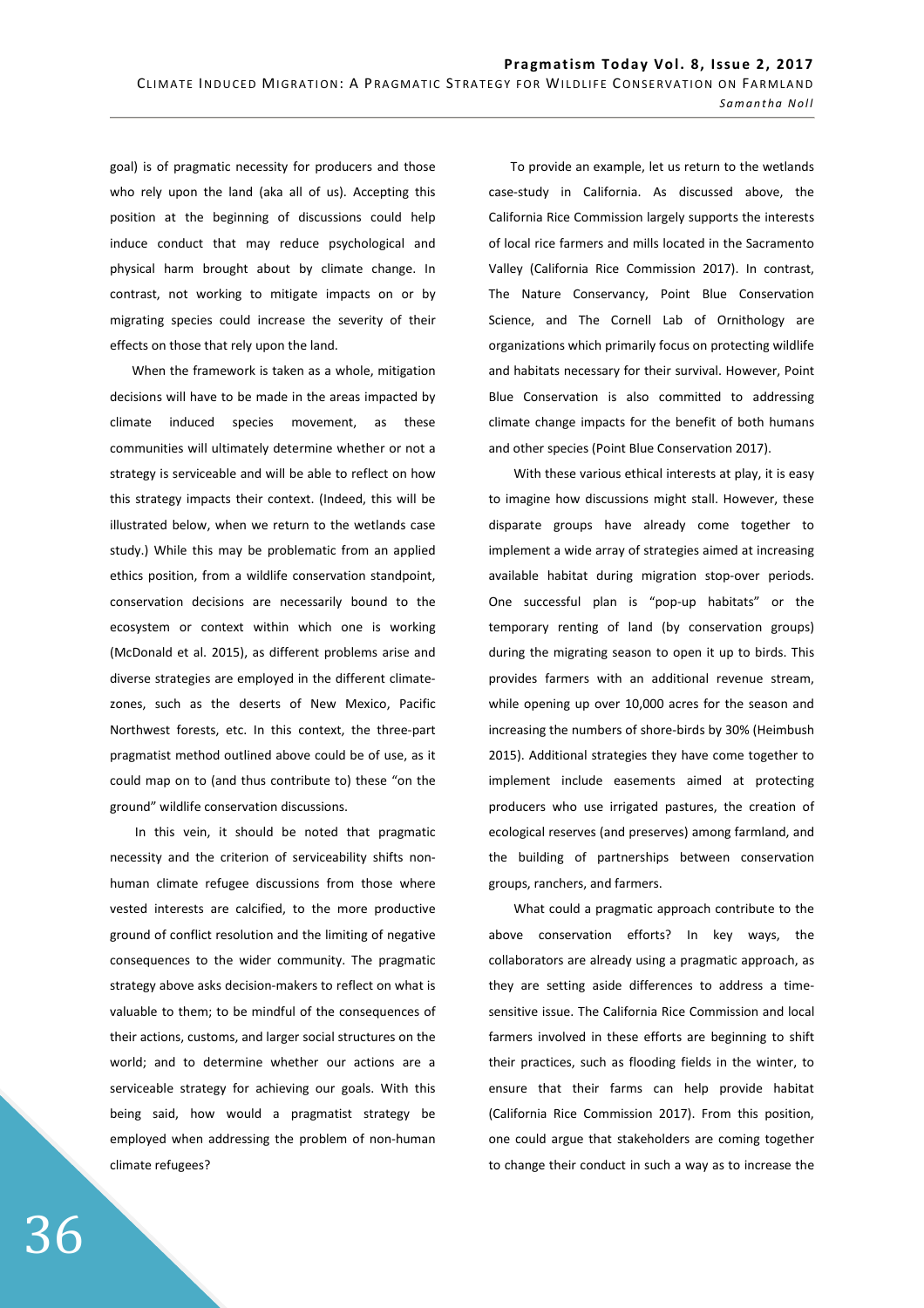serviceability of California's Central Valley. These are great first steps. However, the current strategies may not be enough. California continues to experience drought and water allocations to farmers are being cut. And, despite efforts, key species, such as the tricolored blackbird, have been experiencing steep declines over the last decade.

Non-human climate migration may only exacerbate this situation, as limited resources are further taxed. One benefit that the pragmatic framework could provide is that it nudges decision-makers to reflect on what is valuable to them; to be mindful of the consequences of one's actions, customs, and larger social structures on the world; and to determine whether one's actions are a serviceable strategy for achieving goals. This reflection may help stakeholders identify larger aspects of their lived world that is contributing to the crisis and to reflect on how these practices could change. For example, if water allocations are being cut, one could ask how water based policies, distribution and treatment practices, and larger conservation efforts could be changed to help ensure that there is enough of this resource to provide habitat. Thus, the process of group reflection could help decision-makers identify workable strategies. This analysis illustrates how pragmatism includes processes already producing successful strategies on the ground and could enrich future wildlife conservation efforts.

#### **A Final Theoretical Consideration**

In addition, another strength of the pragmatic approach that should be at least cursorily mentioned is that it succeeds in balancing both anthropocentric and biocentric considerations. For example, the pragmatic approach is anthropocentric, as humans are beings who are aware of their connectedness (Dewey 1929; McKenna 2004), yet also mandates a larger ecological view, as we are pushed to examine the consequences of our actions to the wider environment. This is especially useful for decision-making in agricultural contexts, as strategies for maintaining one's farm necessarily include the wider environment that farming depends upon, such as your fields, waterways, weather patterns, etc. This flexibility allows both positions to be weighed, as situations arise, without polarizing anthropocentric and biocentric views, at least within the context of agriculture. As Leopold argued (1968), people are in relation to one another *and* in relation to the land.<sup>7</sup> The pragmatist lens exposes these connections, while including the social component of this larger picture. The integration of the anthropocentric with the biocentric, coupled with having stakeholders reflect on how their actions and the larger social structures impact the wider environment, could also help address the "value problem" in wildlife management on farmland (Macdonald et al. 2015) precisely because it gives people the opportunity to reflect on how their actions impact the larger environment.

What this provides us then is a general argument for working to mitigate the impacts on and produced by migrating species and a decision-making framework that can handle time-sensitive problems and is flexible enough to recognize different positions at the table, while rigorous enough to demand that each of these positions be examined to determine their consequences and if they work to maintain community. Indeed, the prioritization of community, and the epistemological assumptions guiding the approach, nudge decision makers to collaborate and allow for the critique of rigid positions that do not take other groups into account, such as those myopically focused on property-rights. As Thompson (1996) argues, deconstruction is always coupled with reconstruction in pragmatic thought.

A critique of the above approach is that it is too flexible, as it allows space for a wide range of ethical positions and thus does not provide guidance—guidance that is especially needed as we are increasingly faced with climate change impacts. However, it is important to remember that pragmatism provides a strategy for

<sup>7</sup> However, it should be noted that discussions concerning the efficacy of farming, as a practice, could still be on the table.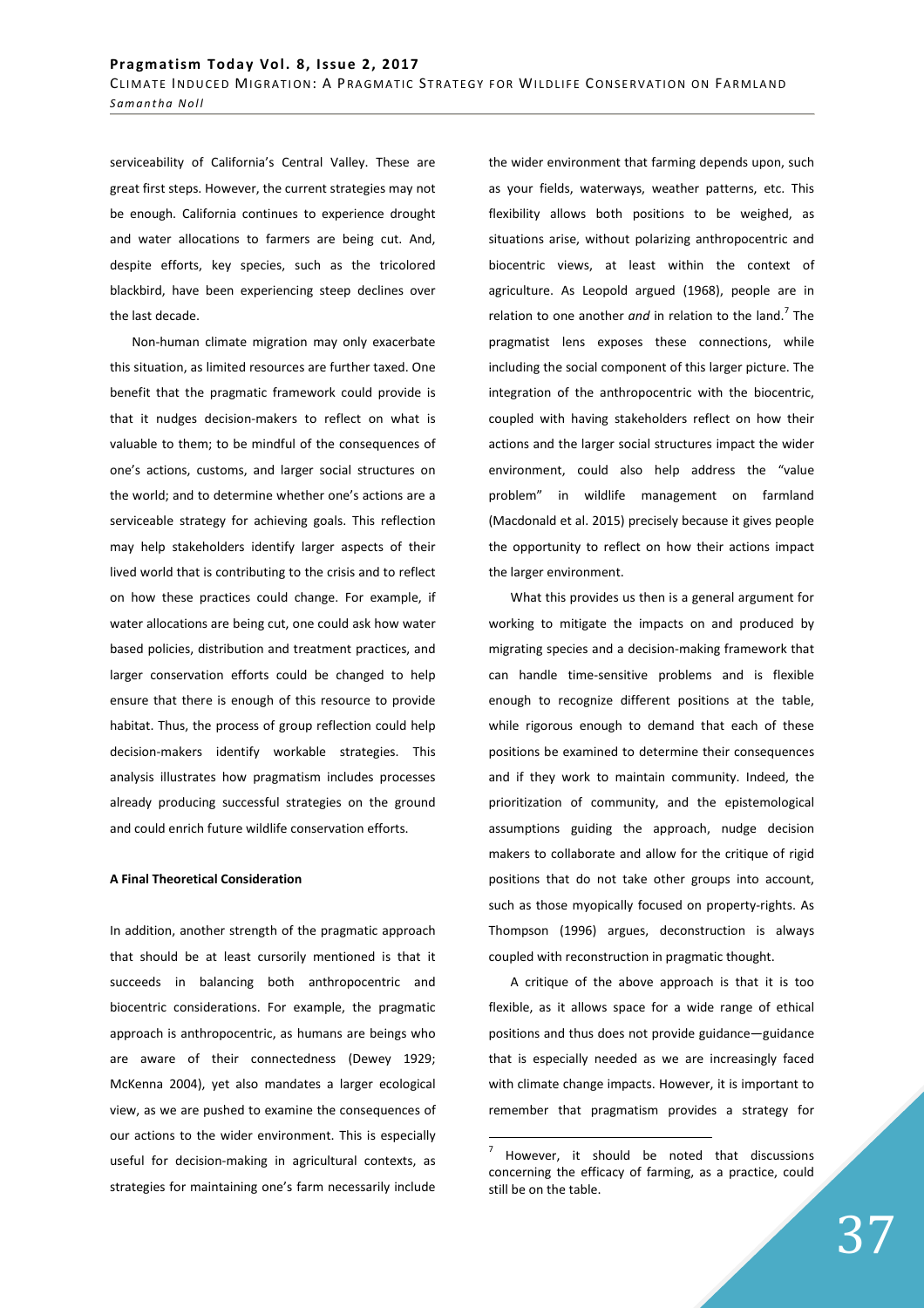problem solving as a community, rather than a universal theory that can be applied to various situations, such as in the case of applied ethics. Rather than a limitation, this should be seen as a strength, especially in policy circles, as this bypasses problems with applied ethics discussed in detail. However, it should be noted here that environmental ethicists may not accept the claim that this is a strength, as leaders in the field, such as Callicott (2002) and Hargove (See Light 2004) have continued to attack "the relevance of policy to the work of environmental ethicists," (Light 2004, p.120) and thus could use this critique as a reason to discount Thompson's (1996) analysis of applied ethics discussed prior. While I do not provide a full critique of the position, as it is not the aim of this paper, I want to acknowledge this tension in the field and to note that the above pragmatic strategy offers a tacit reply.

### **Conclusion**

It is the author's hope that a wide range of readers will find this paper useful, as it brings together work in environmental ethics, wildlife conservation literature, and public policy. Specifically, this paper makes a contribution to the wider environmental philosophy literature, as current work on the topic of climate induced species migration predominantly focuses on providing a theoretical apparatus that could help address ethical questions that arise during managed relocation projects and not on situations where species move on their own.<sup>8</sup> Finally, and most importantly, this paper builds on Thompson's (1996) work on agricultural policy and uses insights from pragmatic philosophy to outline a new strategy that could help address the "value problem" in wildlife management on farmland. The conservation scientists (Macdonald and Willis 2013) have

gone so far as to argue that inadequate handling of ethical arguments for the conservation of nature is an 'elephant in the room' in wildlife conservation (Macdonald et al. 2015). In contrast to the field of applied ethics, pragmatism has a unique set of tools that can be of particular use in wildlife conservation discussions.

#### **References**

- Altman, A. 1983. "Pragmatism and Applied Ethics." *American Philosophical Quarterly* 20(2): 227- 235.
- Alvanja, M.C.R. 2009. "Pesticides Use and Exposure Extensive Worldwide." *Reviews on Environmental Health* 24(4): 303-309.
- Anderson, T.L. and D.R. Leal. 1991. "Going with the Flow: Expanding the Role of Water Markets." In *Ethics and Agriculture*, by Charles Blatz (ed.), 384-393. Moscow: University of Idaho Press.
- Angetter, L., Lötters, S., & Rödder, D. 2011. "Climate niche shift in invasive species: the case of the brown anole." *Biological Journal of the Linnean Society* 104: 943-954.
- Arras, D. 2002. "Pragmatism in Bioethics: Been There, Done That." *Social Philosophy and Policy* 19(2): 29–58.
- Audubon Society. 2015. *Working Lands: Partnering with Land Owners to Protect Birds.* Accessed 8 14, 2017. http://ca.audubon.org/conservation/workinglands.
- Barling, L. 2010. "Climate Change and Food Security: Between Copenhagen and Bilbao." *Eursafe News* 12(2): 2-8.
- Barnosky, A.D. 2009. *Heatstroke: Nature in an Age of Global Warming.* Washington D.C.: Island Press.
- Bellard, C., Bertelzmeier, C., Leadley, P., Thuiller, W. and F. Courchamp. 2012. "Impacts of Climate Change on the Future of Biodiversity." *Ecology Letters* 1-16.
- Bennett, A.F. and D. Saunders. 2010. "Habitat Fragmentation and Landscape Change." In *Conservation Biology for All*, by N.S. Sodhi and P.R. Ehrlich (eds.). Oxford: Oxford University Press.
- Bentrup, G. 2008. *Conservation Buffers-- Design Guidelines for Buffers, Corridors, and Greenways.* Washington, D.C.: U.S. Department of Agriculture, Forest Service.
- Botkin, D.B., Saxe, H., Araujo, M.B., et al. 2007. "Forcasting the Effects of Global Warming on Biodiversity." *Bioscience* 57: 227-236.
- California Rice Commission. 2017. *California Rice.* Accessed 8 14, 2017. http://calrice.org/.

<sup>&</sup>lt;sup>8</sup> Here "managed relocation" (also known as "assisted migration") should be understood as a conservation strategy that involves the transportation of species to different ecosystems prior to an anticipated climate range shift (Minteer and Collins 2010).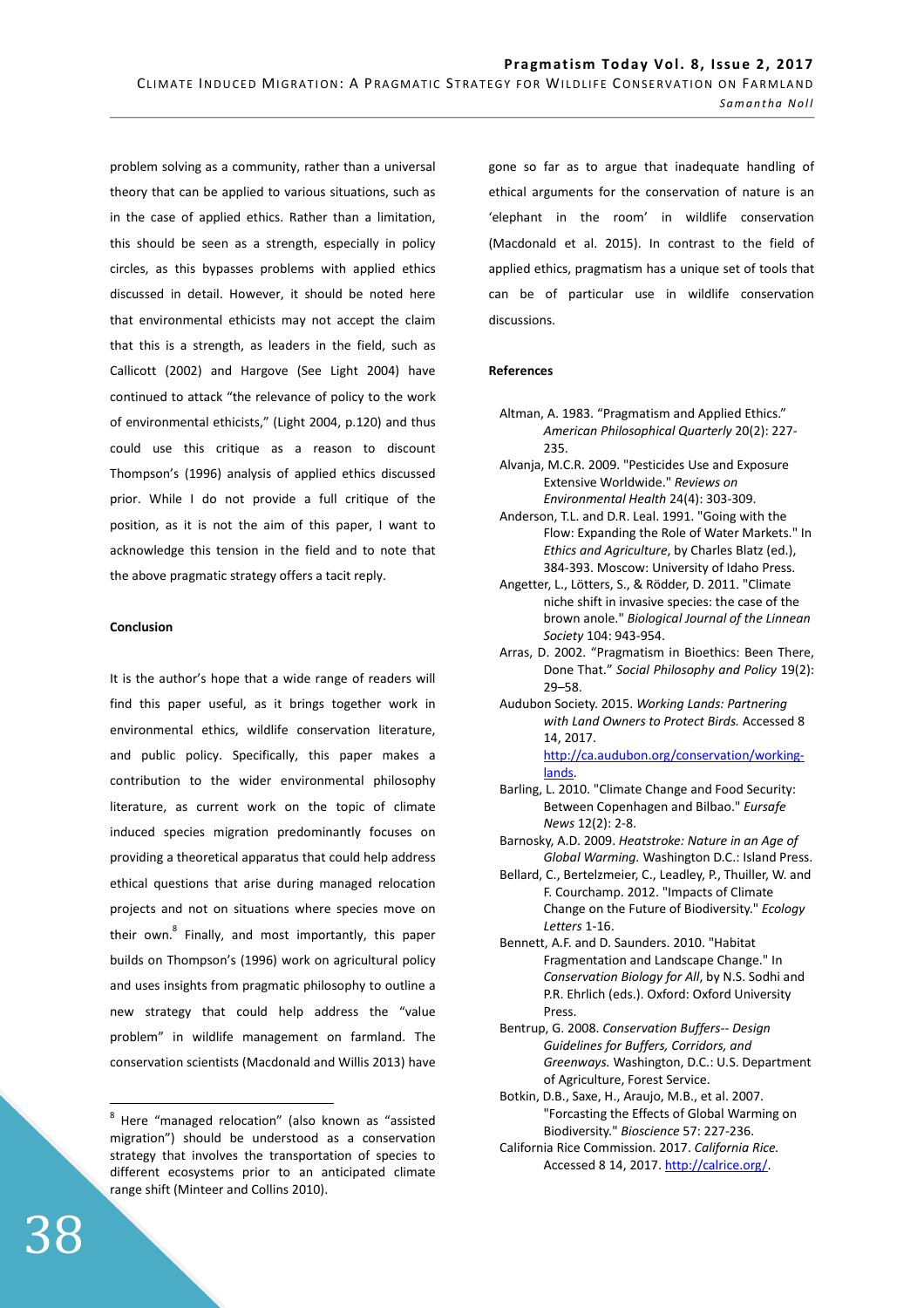# Pragmatism Today Vol. 8, Issue 2, 2017

CLIMATE INDUCED MIGRATION: A PRAGMATIC STRATEGY FOR WILDLIFE CONSERVATION ON FARMLAND *S a m a n t h a N o l l* 

- Callicott, J.B. 1989. *In Defense of the Land Ethic: Essays in Environmental Philosophy.* Albany: State University of New York Press.
- Callicott, J.B. 2002. "The Pragmatic Power and Promise of Theoretical Environmental Ethics: Forging a New Discorse." *Environmental Values* 11(1) 3- 25.
- Comstock, G. 1987. *Is There a Moral Obligation to Save the Family Farm?* Iowa: University of Iowa Press.
- Cranston, M. 1967. "Liberalism." In *The Encylopedia of Philosophy*, by P. Edwards (ed.), 217-244. New York: Macmillan and the Free Press.
- Dewey, J. 1929. *A Quest for Certainty: A Study in the Relation of Knowledge and Action.* New York: Minton, Balch, and Company.
- Dickstein, M. 1998. *The Revival of Pragmatism: New Essays on Social Thought, Law, and Culture*. Durham, NC: Duke University Press.
- Douglas, H. 2010. "Engagement for Progress: Applied Philosophy of Science in Context." *Synthese* 177(3):317-335.
- Dutton, A., Edwards-Jones, G., and Macdonald, D.W. 2010. "Estimating the Value of Non-Use Benefits from Small Changes in the Provison of Ecosystem Services." *Conservation Biology* 24: 1479-1487.
- FAO.org. 2016. *Wildlife in a Changing Climate.* Accessed 8 13, 2017. http://www.fao.org/docrep/015/i2498e/i2498 e03.pdf.
- —. 2003. *World Agriculture: Towards 2015/2030.* Accessed 8 13, 2017. http://www.fao.org/docrep/005/y4252e/y4252 e06.htm.
- Gaus, G.F. 1996. *Justificatory Liberalism: An Essay on Epistemology and Political Theory.* Oxford: Oxford University Press.
- Gemenne, F. 2012. *An Introduction to International Migration Studies: European Perspectives.* Stockholm: Amsterdam University Press.
- Gregory, J. 1991. *American Exodus: The Dust Bowl Migration and the Okie Culture in California.* Oxford: Oxford University Press.
- Hannah, L., Midgley, G., Andelman, S., et al. 2007. "Protected Area Needs in a Changing Climate." *Frontiers in Ecology and the Environment* 5:131-138.
- Heimbush, J. 2015. *Feathers and Farmland: California's Farmers are Critical to Bird Migration on the Pacific.* 11. Accessed 8 13, 2017. http://www.jaymiheimbuch.com/blog/feathers -and-farmland-californias-farmers-are-criticalto-bird-migration-on-the-pacific-flyway.
- Hickman, L. 1991. *John Dewey's Pragmatic Technology.* Bloomington: University of Indiana Press.
- Horak, J., Peltanova, A., Podavkova, A., and S. Lenka et al. 2013. "Biodiversity responses to land use in traditional fruit orchards of a rural agricultural landscape." *Agriculture, Ecosystems, and the Environment* 178:71-77.

IDMC.org. 2015. *Global Estimates 2015: People Displaced by Disasters.* Accessed 8 13, 2017. http://www.internaldisplacement.org/publications/2015/globalestimates-2015-people-displaced-by-disasters/.

- James, W. 1979 (Original 1897). *The Will to Believe and Other Essays.* Cambridge: Harvard University Press.
- Lamont, J. and Favor, C. Winter 2016. *"Distributive Justice," The Stanford Encylopedia of Philosophy.* Accessed 8 13, 2017. https://plato.stanford.edu/archives/win2016/e ntries/justice-distributive/.
- Leopold, A. 1968. *A Sand County Almanac.* New York: Ballantine Books.
- Light, A. and E. Katz. 1996. "Introduction: Environmental Pragmatism and Environmental Ethics as Contested Terrain." In *Environmental Pragmatism*, by A. Light and E. Katz (eds.), 1-21. New York: Routledge.
- Light, A. 2004. "Methodological Pragmatism, Animal Welfare, and Hunting." In *Animal Pramatism: Rethinking Human-Nonhuman Relationships*, by E. McKenna and A. Light, 119-140. Bloomington: Indiana University Press.
- Macdonald, D.W. and Willis, K.J. 2013. "Elephants in the Room: Tough Choices for a Maturing Discipline." In *Key Topics in Conservation Biology 2*, by D.W. Macdonald and K.J. Willis, 469-494. Oxford: Wiley-Blackwell.
- Macdonald, D.W., Raebel, E.M. and R.E. Feber. 2015. "Farming and Wildlife: A Perspective on a Shared Future." In *Wildlife Conservation on Farmland*, by D.W. Macdonald and R.E. Feber, 1-20. Oxford: Oxford University Press.
- MacKenzie, D.R. 1991. "Agroethics and Agricultural Research." In *Beyond the Large Farm: Ethics and Research Goals for Agriculture*, by P.B. Thompson and B.A. Stout, 3-33. Boulder: West View Press.
- McDermott, J.J. 1986. "Pragmatic Sensibility: The Morality of Experience." In *The Challenge of Applied Ethics*, by J.P. Demarco and R.M. Fox, 124. New York: Routledge.
- McGuire, J.L., Lawler, J.J., McRae, B.H., Nuñez, T.A., and D.M. Theobald. 2016. "Achieving climate connectivity in a fragmented landscape." *Proceedings of the National Academy of Science of the United States* 113(26): 7195– 7200.
- McKenna, E. 2004. "Pragmatism and the Production of Livestock." In *Animal Pragmatism: Rethinking Human-Nonhuman Relationships*, by E. and A. Light. McKenna, 160-179. Bloomington: Indiana University Press.
- Meine, C. 1987. "The Farmer as Conservationist: Aldo Leopold on Agriculture." Journal of Soil and Water Conservation 3: 144-149.
- Michael, M.A. 2000. "Liberalism, Environmentalism, and the Principle of Neutrality." *Public Affairs Quarterly* 14(1): 39-56.